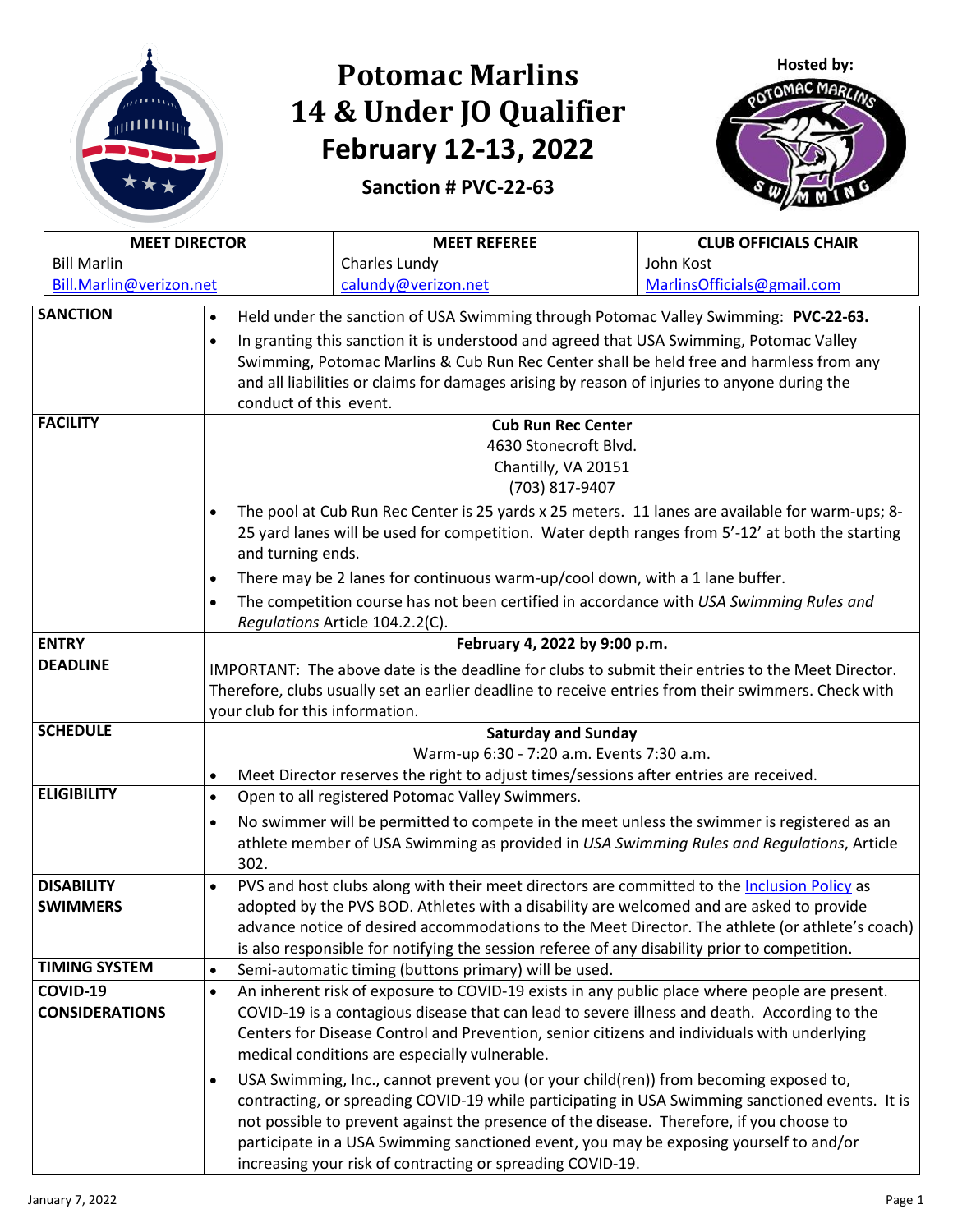|                       | BY ATTENDING OR PARTICIPATING IN THIS COMPETITION, YOU VOLUNTARILY ASSUME ALL RISKS<br>ASSOCIATED WITH EXPOSURE TO COVID-19 AND FOREVER RELEASE AND HOLD HARMLESS USA<br>SWIMMING, POTOMAC VALLEY SWIMMING, POTOMAC MARLINS, AND CUB RUN REC CENTER<br>AND EACH OF THEIR OFFICERS, DIRECTORS, AGENTS, EMPLOYEES OR OTHER REPRESENTATIVES<br>FROM ANY LIABILITY OR CLAIMS INCLUDING FOR PERSONAL INJURIES, DEATH, DISEASE OR<br>PROPERTY LOSSES, OR ANY OTHER LOSS, INCLUDING BUT NOT LIMITED TO CLAIMS OF<br>NEGLIGENCE AND GIVE UP ANY CLAIMS YOU MAY HAVE TO SEEK DAMAGES, WHETHER KNOWN<br>OR UNKNOWN, FORESEEN OR UNFORESEEN, IN CONNECTION WITH EXPOSURE, INFECTION,<br>AND/OR SPREAD OF COVID-19 RELATED TO PARTICIPATION IN THIS COMPETITION. |
|-----------------------|------------------------------------------------------------------------------------------------------------------------------------------------------------------------------------------------------------------------------------------------------------------------------------------------------------------------------------------------------------------------------------------------------------------------------------------------------------------------------------------------------------------------------------------------------------------------------------------------------------------------------------------------------------------------------------------------------------------------------------------------------|
|                       | We have taken enhanced health and safety measures for all attending this meet, however, we<br>$\bullet$<br>cannot guarantee that you will not become infected with COVID-19. All attending this meet<br>must follow all posted instructions while in attendance. An inherent risk of exposure to COVID-19<br>exists in any public place where people are present. By attending this meet, you acknowledge<br>the contagious nature of COVID-19 and voluntarily assume all risks related to exposure to COVID-<br>19.                                                                                                                                                                                                                                 |
|                       | By choosing to attend this meet you agree to comply with all health and safety mandates and<br>$\bullet$<br>guidelines of USA Swimming, Potomac Valley Swimming, Commonwealth of Virginia and Fairfax<br>County.                                                                                                                                                                                                                                                                                                                                                                                                                                                                                                                                     |
| COVID-19              | Locker room use should be minimized.<br>$\bullet$                                                                                                                                                                                                                                                                                                                                                                                                                                                                                                                                                                                                                                                                                                    |
| <b>PROTOCOLS</b>      | No one with symptoms of COVID-19 is permitted in the facility.<br>$\bullet$                                                                                                                                                                                                                                                                                                                                                                                                                                                                                                                                                                                                                                                                          |
|                       | Athletes should arrive and depart in their suits if possible.<br>$\bullet$                                                                                                                                                                                                                                                                                                                                                                                                                                                                                                                                                                                                                                                                           |
|                       | All attendees (athletes, coaches, officials, and volunteers) must wear a mask to enter the facility<br>$\bullet$<br>and throughout the facility, with the exception of athletes when competing or warming<br>up/cooling down.<br>No spectators will be allowed.<br>$\bullet$                                                                                                                                                                                                                                                                                                                                                                                                                                                                         |
|                       |                                                                                                                                                                                                                                                                                                                                                                                                                                                                                                                                                                                                                                                                                                                                                      |
| <b>SAFE SPORT</b>     | In compliance with Safe Sport, parents will have access to and the opportunity to observe their<br>$\bullet$                                                                                                                                                                                                                                                                                                                                                                                                                                                                                                                                                                                                                                         |
| <b>CONSIDERATIONS</b> | child.                                                                                                                                                                                                                                                                                                                                                                                                                                                                                                                                                                                                                                                                                                                                               |
|                       | The competition will be live streamed on the Potomac Marlins Facebook Page.<br>$\bullet$                                                                                                                                                                                                                                                                                                                                                                                                                                                                                                                                                                                                                                                             |
| <b>RULES</b>          | Current USA Swimming rules shall govern this meet.<br>$\bullet$                                                                                                                                                                                                                                                                                                                                                                                                                                                                                                                                                                                                                                                                                      |
|                       | All applicable adults participating in or associated with this meet acknowledge that they are<br>$\bullet$<br>subject to the provisions of the USA Swimming Minor Athlete Abuse Prevention Policy<br>("MAAPP"), and that they understand that compliance with the MAAPP policy is a condition of<br>participation in the conduct of this competition.                                                                                                                                                                                                                                                                                                                                                                                                |
|                       | No on-deck USA Swimming registration is permitted.<br>$\bullet$                                                                                                                                                                                                                                                                                                                                                                                                                                                                                                                                                                                                                                                                                      |
|                       | In compliance with USA Swimming Rules and Regulations, the use of audio or visual recording<br>$\bullet$<br>devices, including a cell phone is not permitted in the changing areas, rest rooms, or locker<br>rooms. Per PVS policy, the use of equipment capable of taking pictures (e.g., cell phones,<br>cameras, etc.) is banned from behind the starting blocks during the entire meet, including warm<br>up, competition and cool down periods.                                                                                                                                                                                                                                                                                                 |
|                       | Deck changes are prohibited.<br>$\bullet$                                                                                                                                                                                                                                                                                                                                                                                                                                                                                                                                                                                                                                                                                                            |
|                       | Any swimmer entered in the meet must be certified by a USA Swimming member coach as being<br>$\bullet$<br>proficient in performing a racing start or must start each race from within the water. When<br>unaccompanied by a member-coach, it is the responsibility of the swimmer or the swimmer's<br>legal guardian to ensure compliance with this requirement.                                                                                                                                                                                                                                                                                                                                                                                     |
|                       | Operation of a drone or any other flying devices is prohibited over the venue (pools,<br>$\bullet$<br>athlete/coach areas, spectator areas and open ceiling locker rooms) any time athletes, coaches,<br>officials and/or spectators are present.                                                                                                                                                                                                                                                                                                                                                                                                                                                                                                    |
|                       | Dive-over starts will be used.<br>$\bullet$                                                                                                                                                                                                                                                                                                                                                                                                                                                                                                                                                                                                                                                                                                          |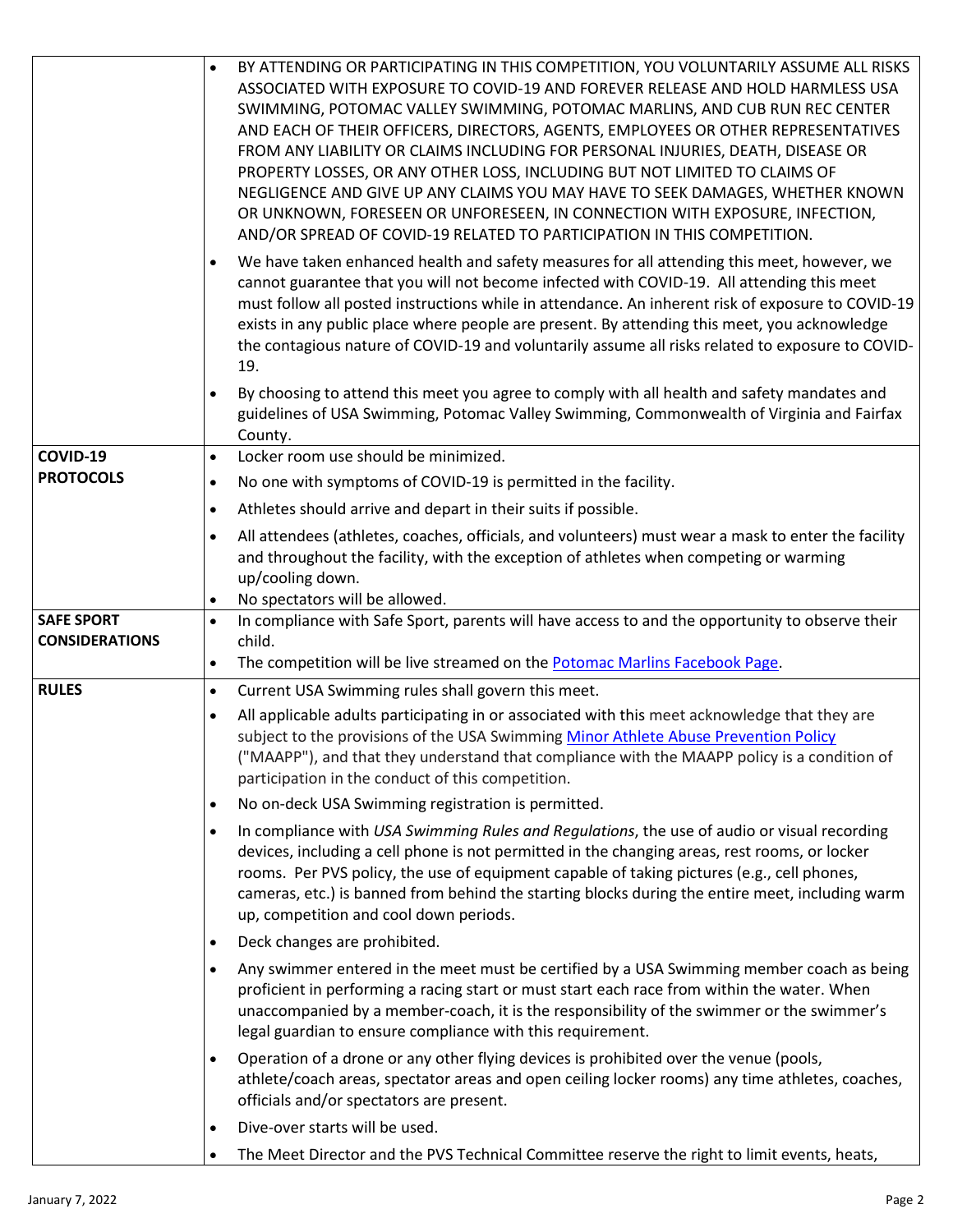|                                                                                                                                | swimmers or adjust the format to conform with the 4-hour provision for sessions that include 12                                                                                                                                                                                                                                                                                                                                                                                                                                          |  |  |  |
|--------------------------------------------------------------------------------------------------------------------------------|------------------------------------------------------------------------------------------------------------------------------------------------------------------------------------------------------------------------------------------------------------------------------------------------------------------------------------------------------------------------------------------------------------------------------------------------------------------------------------------------------------------------------------------|--|--|--|
| <b>EVENT RULES</b>                                                                                                             | & U events per Rule 205.3.1F.<br>All events are timed finals.<br>$\bullet$                                                                                                                                                                                                                                                                                                                                                                                                                                                               |  |  |  |
|                                                                                                                                |                                                                                                                                                                                                                                                                                                                                                                                                                                                                                                                                          |  |  |  |
|                                                                                                                                | <b>IMPORTANT:</b> 14 & Under swimmers who attain a new age group between February 14 <sup>th</sup> and<br>$\bullet$<br>March 10 <sup>th</sup> may compete in any event where their time (1) is faster than the PM 14 & Under JO<br>Qualifier "No Faster Than" standard for their current age group and also (2) slower than the PVS<br>Junior Olympic "No Slower Than" standard for their new age group. This is to permit those<br>swimmers who will be in a new age group at the PVS Junior Olympic Meet an opportunity to<br>qualify. |  |  |  |
|                                                                                                                                | A contestant may participate in only his or her own age group events or in 9-14 events.<br>$\bullet$                                                                                                                                                                                                                                                                                                                                                                                                                                     |  |  |  |
|                                                                                                                                | The following events will be swum combined but will have different qualifying standards:<br>$\bullet$                                                                                                                                                                                                                                                                                                                                                                                                                                    |  |  |  |
|                                                                                                                                | Events 7 & 8<br>$\overline{\circ}$<br><b>Events 45 &amp; 46</b>                                                                                                                                                                                                                                                                                                                                                                                                                                                                          |  |  |  |
|                                                                                                                                | Events $63 & 64$<br>$\Omega$                                                                                                                                                                                                                                                                                                                                                                                                                                                                                                             |  |  |  |
| Contestants must have equaled or be slower than the applicable qualifying times listed (no faster<br>$\bullet$<br>than times). |                                                                                                                                                                                                                                                                                                                                                                                                                                                                                                                                          |  |  |  |
|                                                                                                                                | Contestants must have equaled or be faster than the applicable qualifying times listed (no slower<br>$\bullet$<br>than times).                                                                                                                                                                                                                                                                                                                                                                                                           |  |  |  |
|                                                                                                                                | No NT entries will be accepted in any event<br>$\bullet$                                                                                                                                                                                                                                                                                                                                                                                                                                                                                 |  |  |  |
|                                                                                                                                | A contestant may enter a maximum of six (6) individual events and no more than three (3)<br>$\bullet$<br>individual events per day. Swimmers shall compete at the age attained on the first day of the<br>meet.                                                                                                                                                                                                                                                                                                                          |  |  |  |
|                                                                                                                                | "No Recall" procedures will be used at this meet.<br>$\bullet$                                                                                                                                                                                                                                                                                                                                                                                                                                                                           |  |  |  |
|                                                                                                                                | Swimmers must provide their own timer and counter (if desired) for the 500 freestyle.<br>$\bullet$                                                                                                                                                                                                                                                                                                                                                                                                                                       |  |  |  |
| <b>POSITIVE CHECK IN</b>                                                                                                       | No Deck Entries will be accepted.<br>$\bullet$<br>The 500 Freestyle may be positive check. If positive check in is used, the coaches will be given a                                                                                                                                                                                                                                                                                                                                                                                     |  |  |  |
|                                                                                                                                | $\bullet$<br>check in sheet for their team.                                                                                                                                                                                                                                                                                                                                                                                                                                                                                              |  |  |  |
| <b>WARM-UP</b>                                                                                                                 | The prescribed PVS warm-up procedures and safety policies will be followed. The Meet Director<br>$\bullet$                                                                                                                                                                                                                                                                                                                                                                                                                               |  |  |  |
|                                                                                                                                | may determine the structure of warm-up, including times/lane assignments.                                                                                                                                                                                                                                                                                                                                                                                                                                                                |  |  |  |
|                                                                                                                                | There will be three (3) 20 minute warm-up sessions.<br>$\bullet$                                                                                                                                                                                                                                                                                                                                                                                                                                                                         |  |  |  |
| <b>SUPERVISION</b><br><b>SEEDING</b>                                                                                           | Coaches are responsible for the conduct of their swimmers and cleaning up for their team areas.<br>$\bullet$<br>All events will be pre-seeded with the exception of the 500 Freestyle.                                                                                                                                                                                                                                                                                                                                                   |  |  |  |
|                                                                                                                                | $\bullet$<br>The Meet Director will determine if positive check in will necessary for the 500 freestyle.<br>$\bullet$                                                                                                                                                                                                                                                                                                                                                                                                                    |  |  |  |
| <b>PROGRAMS</b>                                                                                                                | Programs will be available on the Potomac Marlins website and will be sent to coaches for<br>$\bullet$                                                                                                                                                                                                                                                                                                                                                                                                                                   |  |  |  |
|                                                                                                                                | distribution.                                                                                                                                                                                                                                                                                                                                                                                                                                                                                                                            |  |  |  |
| <b>CREDENTIALS</b>                                                                                                             | Parents not working the meet as a deck official, volunteer timer or other position are not<br>$\bullet$<br>permitted on deck. Only athletes, USA Swimming certified coaches, and deck officials will be<br>permitted on the deck. Coaches and Officials should have proof of active USA Swimming<br>membership with them at all times.                                                                                                                                                                                                   |  |  |  |
| <b>SPECTATOR ENTRY</b><br><b>FEE</b>                                                                                           | No spectators allowed in the facility.<br>$\bullet$                                                                                                                                                                                                                                                                                                                                                                                                                                                                                      |  |  |  |
| <b>OFFICIALS</b>                                                                                                               | Each participating club is requested to provide at least one table worker or official (Referee<br>$\bullet$<br>Starter, Chief Judge or Stroke & Turn Judge) per session if entering 25 or more splashes.                                                                                                                                                                                                                                                                                                                                 |  |  |  |
|                                                                                                                                | Officials interested in volunteering should contact the Meet Referee, Charles Lundy<br>$\bullet$<br>(calundy@verizon.net).                                                                                                                                                                                                                                                                                                                                                                                                               |  |  |  |
|                                                                                                                                | Officials volunteering for this meet should sign in at the recording table prior to the start of<br>$\bullet$<br>warm-ups. Certified officials who have not previously volunteered should contact the referee                                                                                                                                                                                                                                                                                                                            |  |  |  |
|                                                                                                                                | upon arrival to make their services available. A comprehensive officials briefing will precede<br>each session during warm-ups.                                                                                                                                                                                                                                                                                                                                                                                                          |  |  |  |
| <b>TIMERS</b>                                                                                                                  | Participating clubs are requested to provide timers in proportion to their entries. One timer is<br>$\bullet$                                                                                                                                                                                                                                                                                                                                                                                                                            |  |  |  |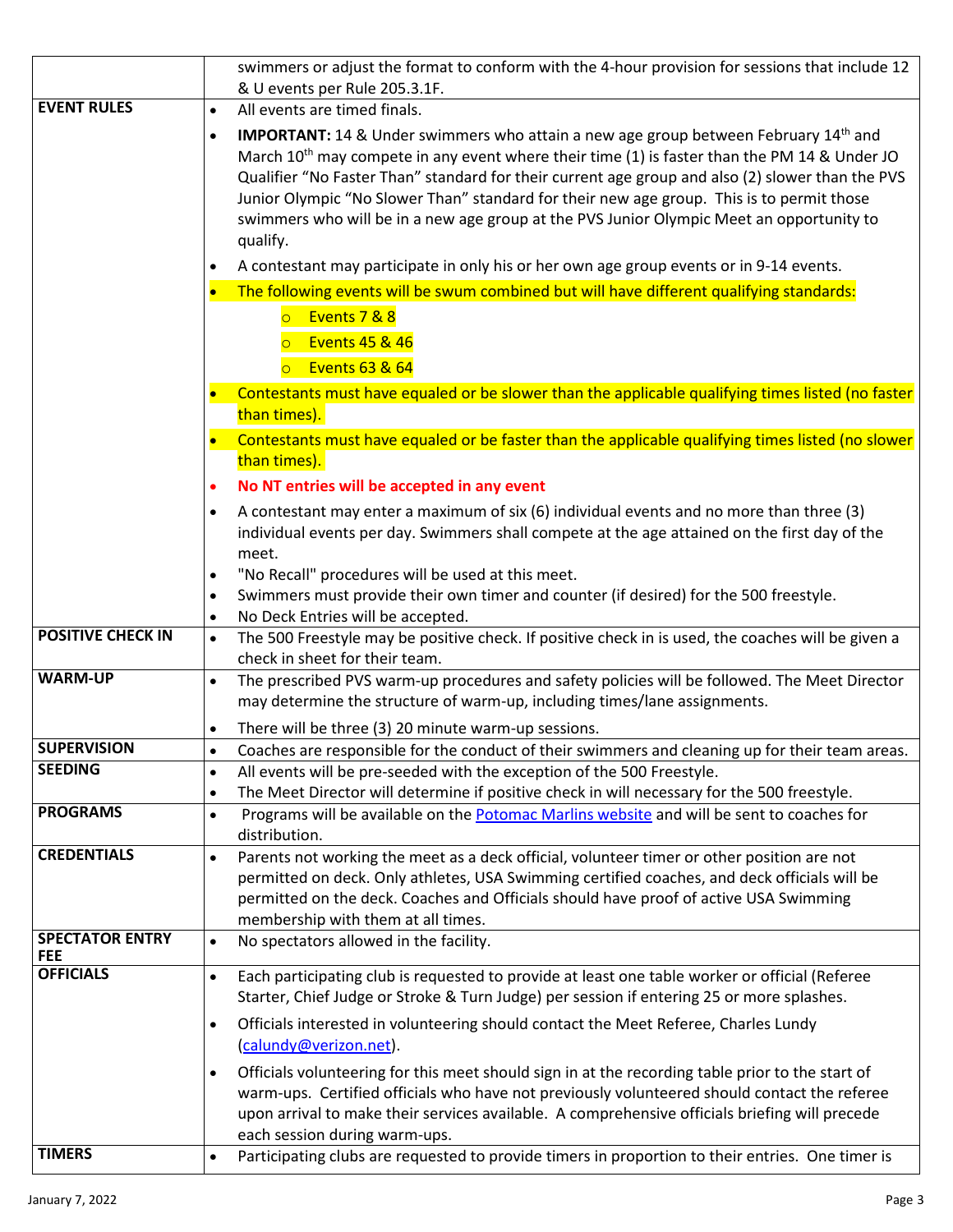|                         | requested for each 25 entries.                                                                                                                                                                                                                                                                        |  |  |
|-------------------------|-------------------------------------------------------------------------------------------------------------------------------------------------------------------------------------------------------------------------------------------------------------------------------------------------------|--|--|
|                         |                                                                                                                                                                                                                                                                                                       |  |  |
| <b>ENTRY PROCEDURES</b> | Entries shall be submitted by email to the Meet Director.<br>$\bullet$                                                                                                                                                                                                                                |  |  |
|                         | Include in the subject of the email, "PM 14&U JO Qualifier - ****" with the club's initials in place<br>$\bullet$<br>of the asterisks. If your club submits multiple entry files include training site in the subject of the<br>email.                                                                |  |  |
|                         | Include in entry email: entry file, report of entries by name.<br>$\bullet$                                                                                                                                                                                                                           |  |  |
|                         | In the body of your email provide entry numbers (girls, boys, totals), contact information (email,<br>$\bullet$<br>phone, officials contact).                                                                                                                                                         |  |  |
|                         | Entries directly from individual team members will not be accepted.<br>$\bullet$                                                                                                                                                                                                                      |  |  |
|                         | Entries by phone or fax will not be accepted.<br>$\bullet$                                                                                                                                                                                                                                            |  |  |
|                         | The Meet Director will acknowledge receipt by return email within 24 hours. If<br>$\bullet$<br>acknowledgement is not received in a timely manner, please contact the Meet Director.                                                                                                                  |  |  |
|                         | Any club that enters an unregistered or improperly registered athlete, falsifies an entry in any<br>$\bullet$<br>way, or permits an unregistered coach to represent them will be fined the sum of \$100 by PVS<br>and no further entries will be accepted from that club until the said fine is paid. |  |  |
| <b>ENTRY FEES</b>       | Per Swimmer Surcharge: \$10                                                                                                                                                                                                                                                                           |  |  |
|                         | Individual event fee: \$8.00                                                                                                                                                                                                                                                                          |  |  |
|                         | Make checks payable to <b>Potomac Marlins.</b><br>Checks may be mailed to:<br><b>Bill Marlin</b><br>31 Century Street<br>Stafford, VA 22554                                                                                                                                                           |  |  |
|                         | Payment for entries from unattached swimmers not affiliated with a team must be received prior<br>$\bullet$<br>to the meet. Payment may be made by cash or check.                                                                                                                                     |  |  |
|                         | Entry fees are due with meet entry. Unpaid fees will be reported to the PVS Administrative Office<br>$\bullet$<br>at the conclusion of the meet.                                                                                                                                                      |  |  |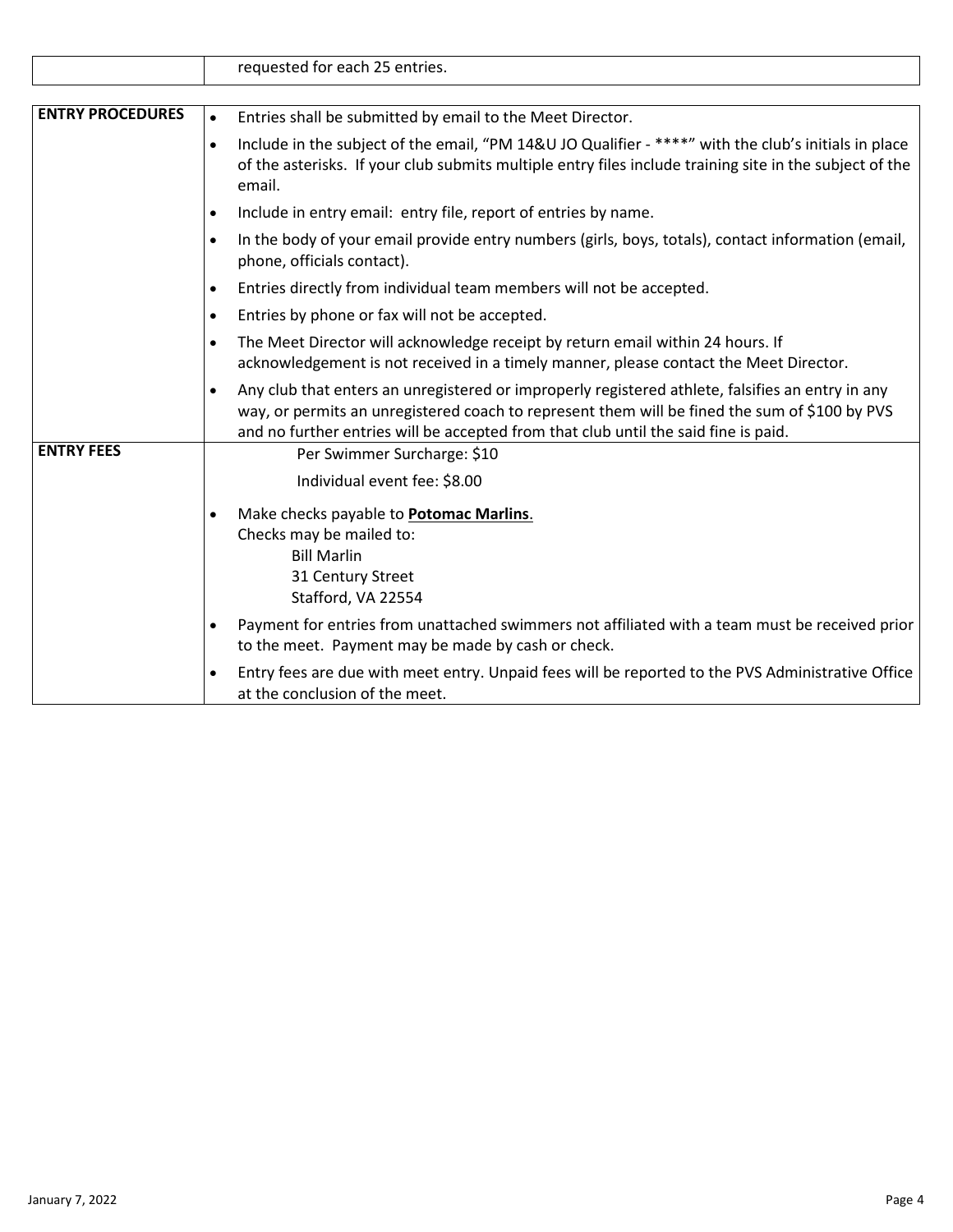## **Potomac Marlins 14 & Under JO Qualifier February 12-13, 2022**

| Saturday, February 12, 2022<br>Warm-up 6:30 to 7:20 a.m. First Event 7:30 a.m. |            |            |                   |            |            |                        |
|--------------------------------------------------------------------------------|------------|------------|-------------------|------------|------------|------------------------|
| Girls<br>Event#                                                                | <b>NFT</b> | <b>NST</b> | <b>Event</b>      | <b>NFT</b> | <b>NST</b> | <b>Boys</b><br>Event # |
| $\mathbf{1}$                                                                   | 26.30      | 33.29      | 13-14 50 free     | 25.00      | 31.99      | $\overline{2}$         |
| 3                                                                              | 28.40      | 36.39      | 11-12 50 free     | 28.40      | 36.39      | 4                      |
| 5                                                                              | 32.70      | 41.69      | 10 & U 50 free    | 32.60      | 41.59      | 6                      |
| $\overline{7}$                                                                 | 2:31.40    | 2:51.39    | 11-12 200 back    | 2:32.70    | 2:52.69    | 8                      |
| $\overline{7}$                                                                 | 2:18.00    | 2:37.99    | 13-14 200 back    | 2:12.00    | 2:31.99    | 8                      |
| 9                                                                              | 32.90      | 40.89      | 11-12 50 back     | 33.10      | 41.09      | 10                     |
| 11                                                                             | 38.30      | 47.29      | 10 & U 50 back    | 38.50      | 47.49      | 12                     |
| 13                                                                             | 1:04.60    | 1:16.59    | 13-14 100 fly     | 1:01.00    | 1:13.99    | 14                     |
| 15                                                                             | 1:12.00    | 1:25.99    | 11-12 100 fly     | 1:12.30    | 1:26.29    | 16                     |
| 17                                                                             | 1:30.40    | 1:45.39    | 10 & U 100 fly    | 1:31.00    | 1:45.99    | 18                     |
| 19                                                                             | 1:14.50    | 1:26.49    | 13-14 100 breast  | 1:09.80    | 1:21.79    | 20                     |
| 21                                                                             | 1:21.20    | 1:35.19    | 11-12 100 breast  | 1:21.60    | 1:35.59    | 22                     |
| 23                                                                             | 1:33.40    | 1:48.39    | 10 & U 100 breast | 1:33.40    | 1:48.39    | 24                     |
| 25                                                                             | 2:04.00    | 2:23.99    | 13-14 200 free    | 1:57.00    | 2:16.99    | 26                     |
| 27                                                                             | 2:16.00    | 2:35.99    | 11-12 200 free    | 2:15.00    | 2:34.99    | 28                     |
| 29                                                                             | 2:37.00    | 2:56.99    | 10 & U 200 free   | 2:35.60    | 2:55.59    | 30                     |
| 31                                                                             | 5:01.00    | 5:30.99    | 14 & U 400 IM     | 4:44.00    | 5:13.99    | 32                     |
| 33                                                                             | 1:11.20    | 1:25.19    | 11-12 100 IM      | 1:11.30    | 1:25.29    | 34                     |
| 35                                                                             | 1:22.10    | 1:37.09    | 10 & U 100 IM     | 1:21.80    | 1:36.79    | 36                     |